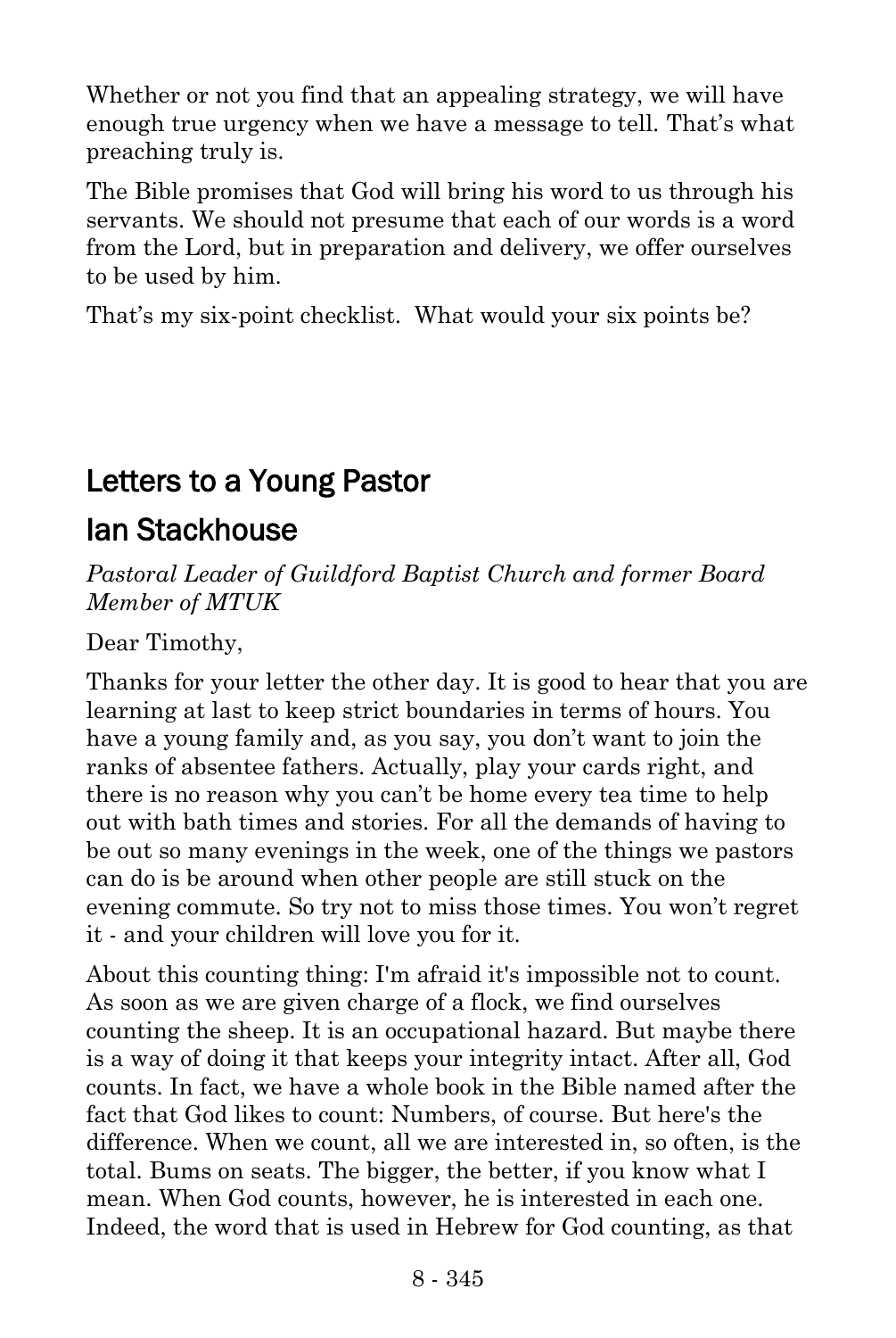delightful man Rabbi Jonathan Sacks points out, means 'to lift the face'. And it seems to me that as long as we too lift the face, notice and name each person whom we are counting, refusing to see them as anything other than utterly unique, irreplaceable even, then we'll be okay. Unlike King David, who counted his fighting men in order to buttress his power, when we lift the face we shall be counting for the love of God's people.

One final thing. When you meet a fellow pastor at a conference, don't let your first question be about the size of their church. And if they ask you the size of yours, be honest!

The Peace of the Lord, Ian

---000---

Dear Timothy,

How good to receive your letter in the post the other day! I've been pondering it ever since, which is why it has taken me a while to reply. If I'm being totally honest, it has left me feeling a bit ambivalent. I know what your business friend is saying about the need for professional detachment. Indeed, I find myself agreeing with some of it. I'm sure I could have done with a bit of emotional distance myself over the last thirty years. I have lived too close to the coal face and have not always been able to offer good leadership as a result.

But Timothy, if by professional detachment your friend is trying to protect you from the pain of ministry, which I fear he is, seeking to help you circumvent the suffering that is so much a part of ministering Christ to people, then I'm going to have to object in the strongest possible terms. In fact, I need to say that if you think you are going to get through this thing called Christian ministry without getting hurt, then you had better get out now. You are going to have your heart broken many times, sometimes by the people you actually work with. I suppose you could try to emotionally detach. Many ministers do. The pain becomes so unbearable that they just disconnect. Sometimes they end up writing books on church growth because church growth methods can't quite reject you in the same way people can. But who wants a minister like that? That's like having a cardboard cut-out as a leader when what the church really needs are men and women who learn to carry the cross right into the mess of life, who know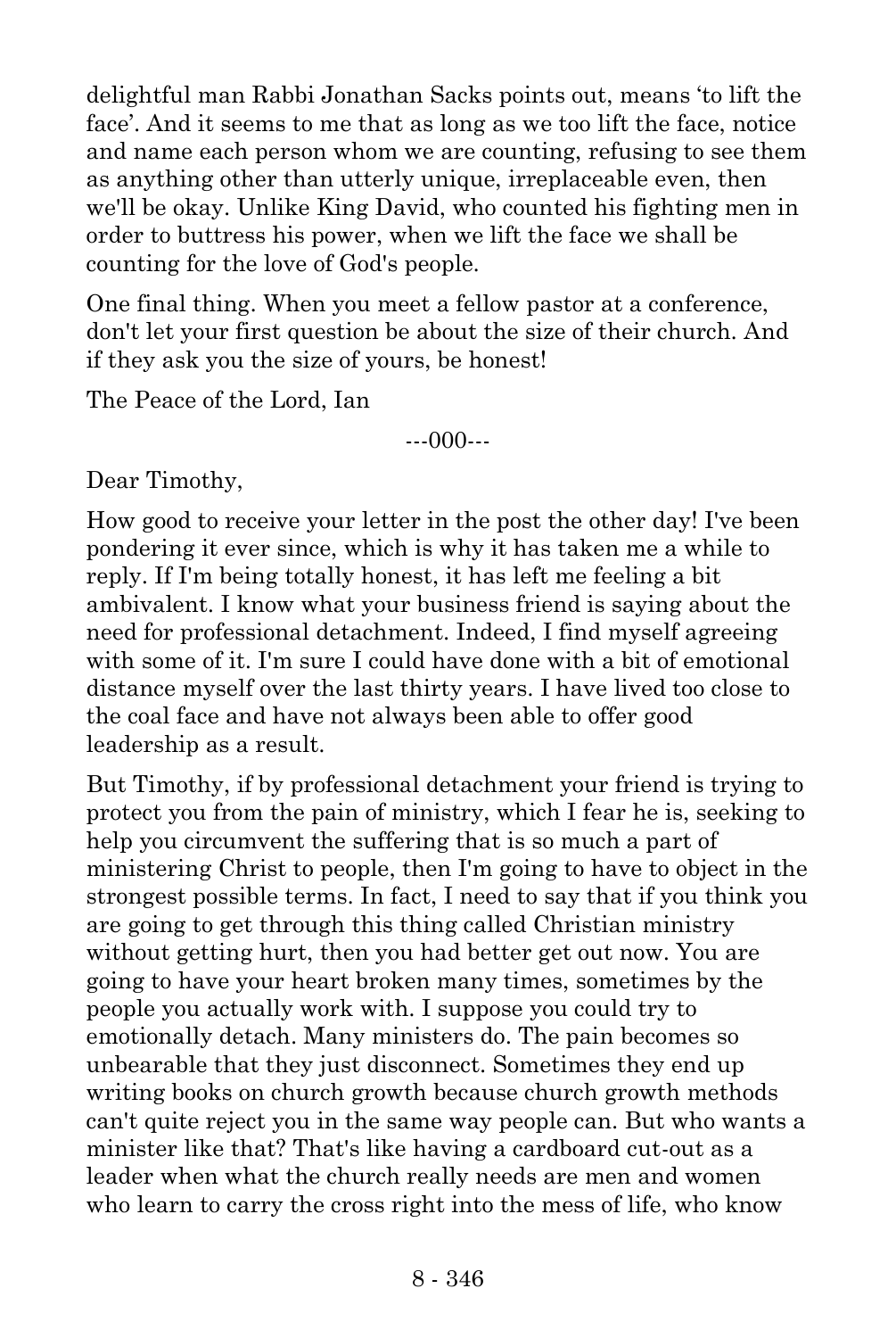also that they are not the messiah, and somehow carry on loving even when it hurts.

I know you know this. I wouldn't be writing so strongly if I didn't believe that. Meanwhile, I will think on. Maybe it is me, not you, who needs to hear your friend's advice.

The peace of the Lord, Ian

---000---

Dear Timothy,

So you have someone in your church who doesn't approve of you – or, more accurately, doesn't like the new songs you are introducing – and seems intent on making your life a misery. I wondered when that would happen. To be honest, I am surprised it has taken this long. Clearly, you have had a prolonged honeymoon. What you mustn't do, however, is allow it to unsettle you. After all, it is not as if you are smashing up the church organ. All you are doing is introducing a few new choruses. I suspect his antipathy towards you is not so much the quality of the songs (he knows full well there are as many dodgy old hymns), but the issue of control. Sounds like you're the first person in a long while who has challenged him.

It feels unpleasant though, doesn't it? It feels ridiculous that one person can have such an impact on you, but it is remarkably common. Just to encourage you, most ministers at some time or other will allow someone in their congregation to have such sway over them that they become practically slaves to their opinion. No matter that 99 people in their church just love what you are doing; the fact that this one person is critical and most times peers at you disapprovingly from the pew robs you of any joy you might otherwise have. It happened to me once. It was a couple actually. Pretty much everything I did was not good enough and although they couched things in pious terms, it was precisely their piety that made what they said so devastating. I found myself pandering to them, hoping that finally I might persuade them I really was worth listening to. They ended up leaving.

Why we allow this to happen is an interesting question. Psychologists would have a field day. I am sure disapproving fathers would appear somewhere in their diagnosis - or disapproving mothers for that matter. Or maybe something to do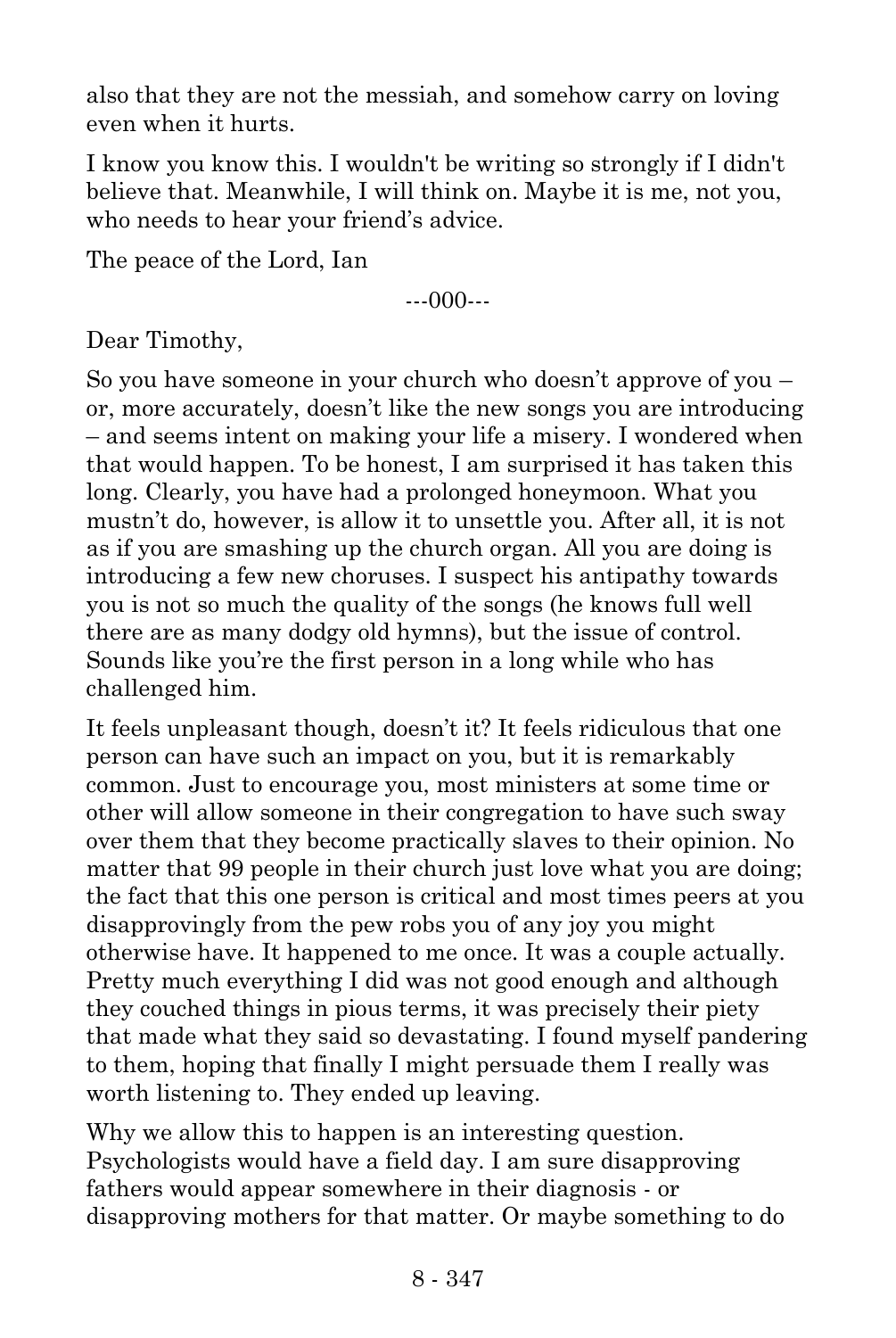with desperately wanting everyone to be happy. Either way, finding oneself caught in this kind of thing is a most miserable business. 'The fear of man is a snare,' says the proverb. To be sure, the manipulation that is required to get you to fear is incredibly subtle, but that is what it is. And the only way out of it is to renounce it. The fact is that you can't please everyone. For as many as love you as their present minister, there will be others who lament the passing of the last, not to mention others who will be praying for the next. That's just the way it is. However, to let one person hold such power over you is the devil itself. Love is patient, of course. Love is kind. And love always hopes. It is always worth trying to gain understanding with people, but sometimes you simply have to let them go, pray God's best for them, and get on with what you have been called to do. It's painful, I know; but essential.

I told you about the couple who eventually left our church. Actually, by the time they left, I had truly got myself into a place where I was at peace about the whole thing. In fact, we met up one evening, so they could break the news to me, and I could honestly say that I was able to wish them every blessing as they went on their way. I can't say it was easy. Ministry in the church finds out every weak spot in you. Looking back, I gave them far too much power over me, for far too long, but I must admit I was quite proud of myself when I was able, with genuine strength, to pray for them and thank them for all they had given. I am sure I will be proud of you too.

The Peace of the Lord, Ian

---000---

Dear Timothy,

I was so saddened to read in your letter about the young man in your congregation who took his life. He must have been very desperate to throw himself under a train, and not even leave a note. Hard for everyone to understand. As you say, it is surprising how many people before the funeral asked you whether he had committed the unforgivable sin. Medieval piety is more pervasive among us evangelicals than you think, but you did right to assuage their fears and assure them of God's grace. The truth of the matter is that sometimes life becomes simply unbearable. You can be carrying a pack of 10lbs one day, and then suddenly, the next day,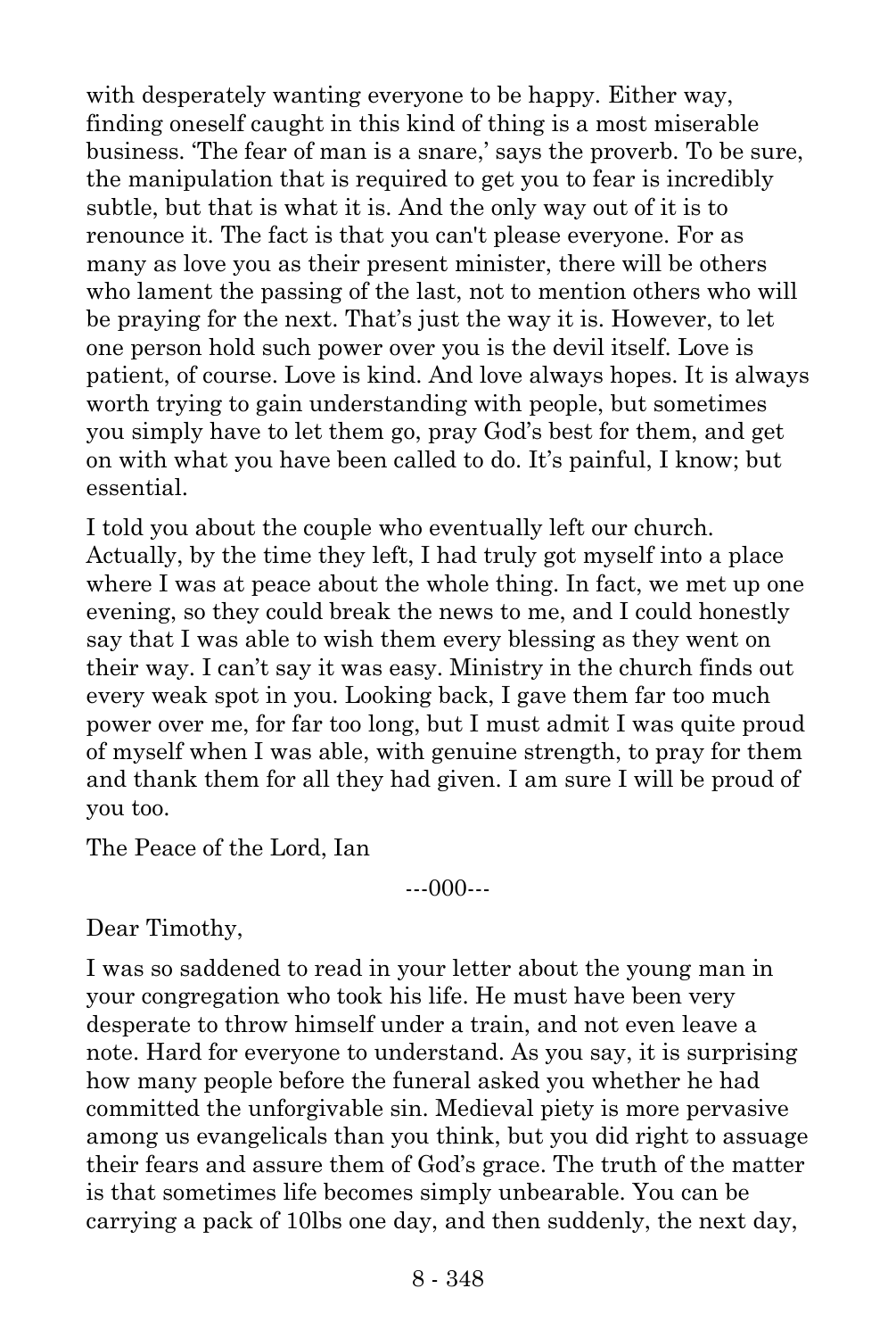for no reason at all, you feel that you are carrying 100lbs, and the only way out is to jump.

What concerns me now, Timothy, is what happens to you. You have just been through one of the most challenging assignments a pastor has to deal with. There are few things more draining than having to deal with a suicide. As our American friends put it, you need to cut yourself some slack. However, if I know anything about church life, I suspect you have already got back into the swing of things, without any time off at all. In fact, this is the real danger of our vocation. Within a matter of hours, you can go from sitting with someone at the bedside as they take their last final breath, to a tricky meeting with a member of the congregation who is not happy about some aspect of the church's vision, all the way to celebrating, later that evening, the engagement of a young couple who have come to see you to fix a date for the wedding. In short, you can go through a whole range of emotions, and deceive yourself into thinking that none of this will affect you. At least that is what I thought. And I know a good deal of other pastors who act likewise. Indeed, the longer I have gone on in pastoral ministry, it occurs to me that ours must be just about the least supervised profession that I know. A friend of mine is a fireman, and following a particularly tragic incident which involved him freeing a dead mother and child from a crash scene, he told me that it was compulsory for him and his crew to attend a number of debriefing sessions. It was assumed that his work would stretch his emotions to the limit, and that he would therefore require safe spaces in order to talk through what he had experienced. I have heard of similar provision for doctors, lawyers and teachers, but for some reason, known only to ourselves, pastors feel that they can do without this, as if somehow carrying the cross makes good soul care an indulgence.

Twenty-five years on, I am not sure things have improved a great deal. Denominations make all the right noises about the pastoral care of its leaders, and structures most definitely have emerged to help pastors reflect on their work, but in reality, it is all a little ad hoc. The fall-out rate is enormous. Every week I hear of another casualty, and I am anxious that you don't become one of them. My advice to you, Timothy, is to make soul care a priority. It doesn't have to be that long. I am not suggesting counselling. But make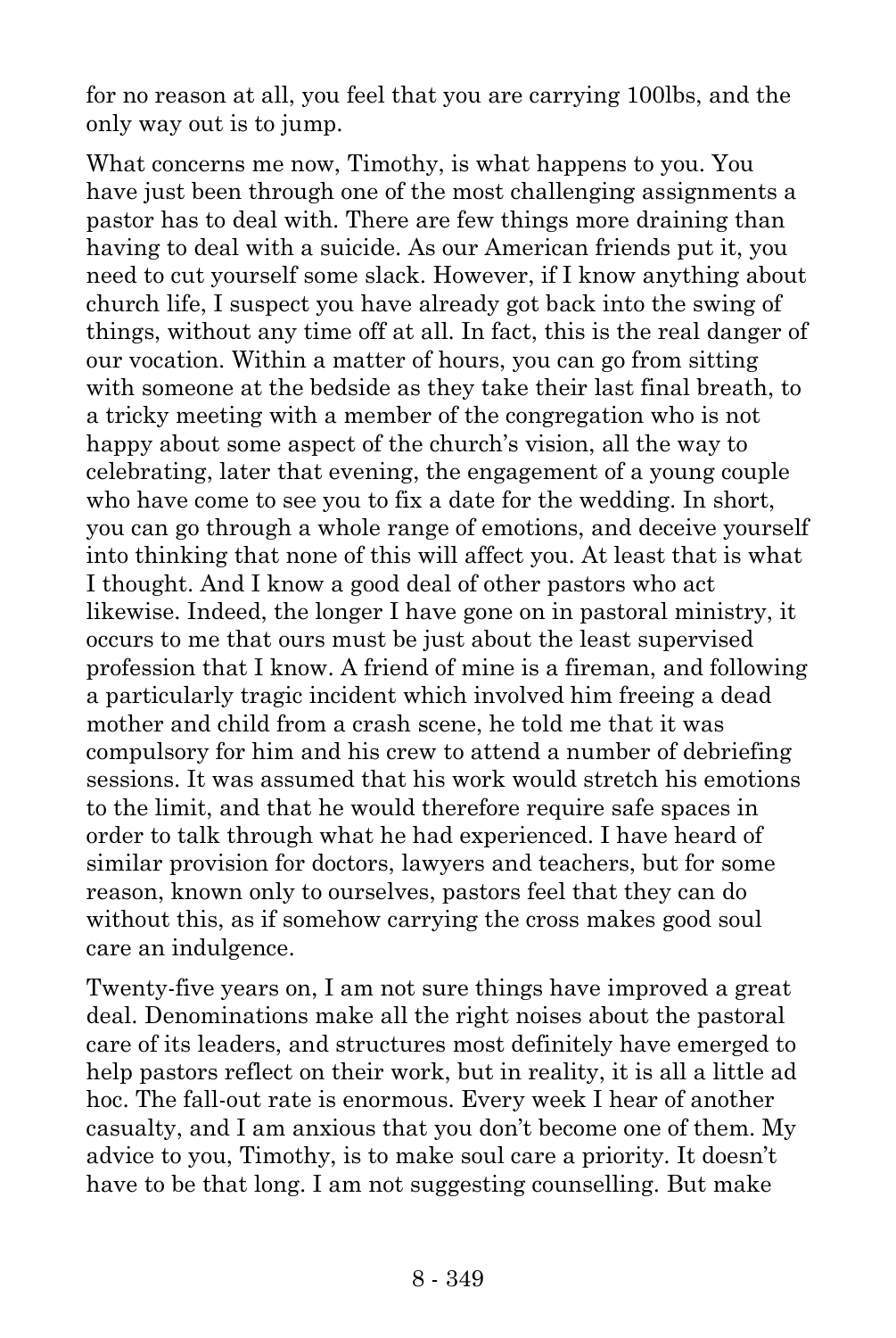sure you have people nearby with whom you can share your ministry with.

The Peace of the Lord, Ian

---000---

Dear Timothy,

As always, I feel very honoured that you should write to me so candidly about the things you are dealing with, but I am bit worried, I must admit, by your growing criticisms of the congregation. You may not like me saying this, but I put it down to these conferences your denomination insists on sending you to. Conferences about growing your church are all very well, but if you are not careful you will end up despising the congregation you are serving. The truth is, Timothy, we all feel disappointed from time to time by the place we have been assigned to, and it is very tempting to fantasise about being somewhere else that is more congenial to our personality, more alive in the Spirit, and - let's face it - bigger. But the tragedy of it is that all the while we are ministering to the people who are not there, planning for the people who we have yet to engage with, we are missing out on the wonders of the people who are there, the treasures that are sitting right under our noses had we but the generosity to notice.

I grant you it's not immediately obvious. Most congregations don't yield their treasures easily! Such is the look of passivity of the average congregation on a Sunday morning you could be forgiven for wondering if there is anything spiritual happening at all, but if you hang around long enough, you discover that even the most mundane saints are living out stories of epic proportions. Why, just the other day a woman, who hitherto had said very little to me over the years, other than the polite word or two at the door as she was leaving, came to see me about a quite personal matter. She spoke with deep emotion about a situation that was causing her a great deal of distress. And as much as her passion did not seem to match at all the person I thought I knew, it did confirm to me what I really did know, that here was someone who felt deeply about things, and prayed from the heart.

So here is a basic rule of thumb - or is it a rule of faith? Love the people God has entrusted to you. As well as worrying about the people you are not reaching, start appreciating the people you *are* reaching. Take them to your heart. Thank God for each one of